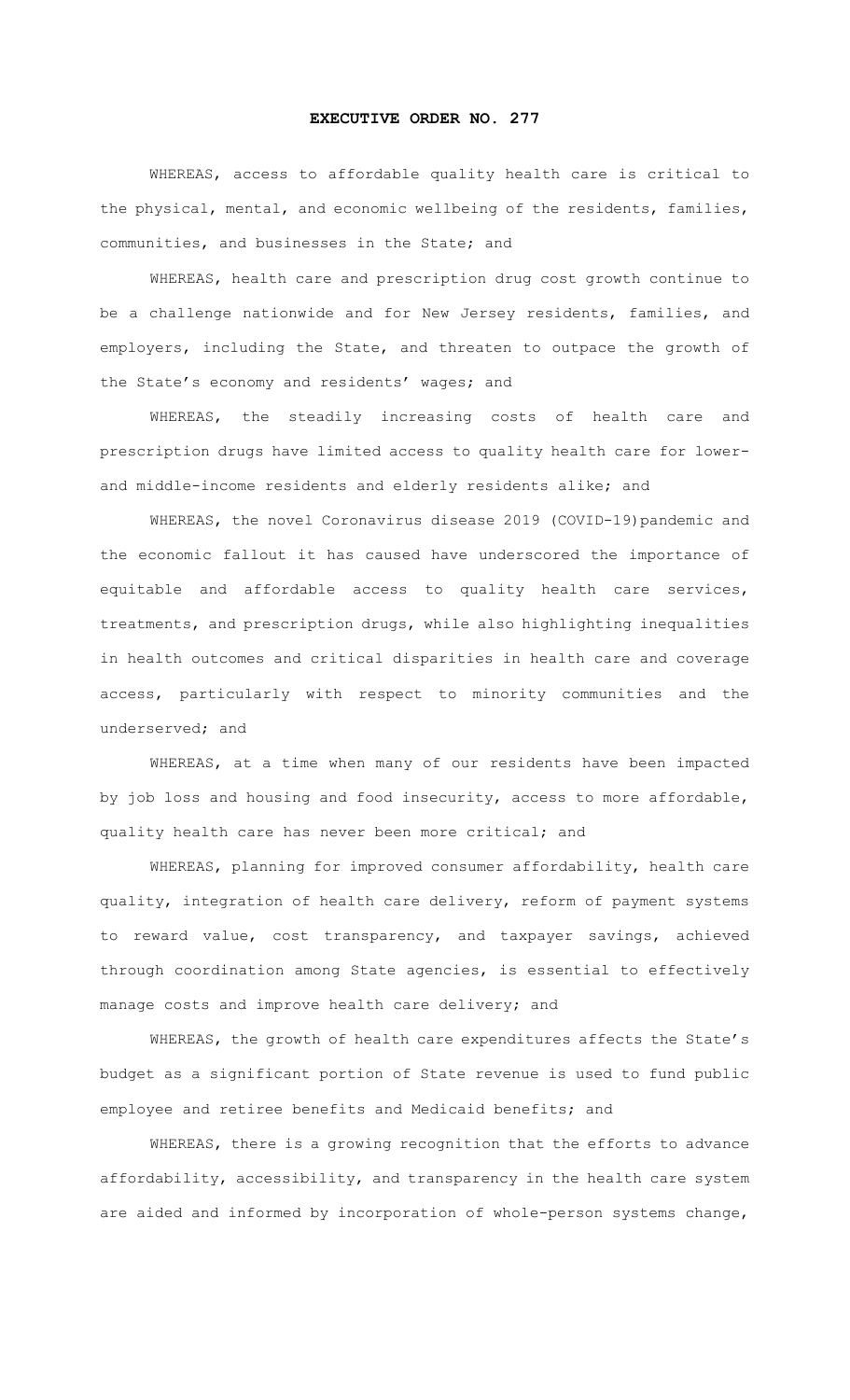and that alignment of alternative payment models can improve quality and reduce the cost of care; and

WHEREAS, it is the policy of this State, as a key part of its efforts to improve health care affordability, accessibility, and transparency, that New Jersey must pursue opportunities Administrationwide and across the public and private sectors to improve health outcomes while reducing the rate of growth of health care costs; and

WHEREAS, on May 30, 2018, the State enacted the "New Jersey Health Insurance Premium Security Act," P.L.2018, c.24, establishing a reinsurance program to reimburse insurers for certain high-cost claims in the insurance market, lowering premiums compared to what they would have been without the program; and

WHEREAS, on June 1, 2018, the State enacted the "Out-of-network Consumer Protection, Transparency, Cost Containment and Accountability Act ("the Act")," P.L.2018, c.32, in which the Legislature declared that it is in the public interest "to reform the health care delivery system in New Jersey to enhance consumer protections, create a system to resolve certain health care billing disputes, [and] contain rising costs"; and

WHEREAS, this Act requires providers and insurers to provide detailed disclosures regarding out-of-network charges, restricts the amount a provider may charge in excess of a deductible, copayment, or coinsurance amount applicable to in-network services pursuant to the covered person's health benefits plan, and implements an arbitration process for out-of-network billing disputes between insurance carriers and providers; and

WHEREAS, on June 28, 2019, the State enacted P.L.2019, c.141, authorizing the Commissioner of the Department of Banking and Insurance ("DOBI") to operate a State-Based Health Exchange in New Jersey, through which residents who do not have coverage from an employer or other program may enroll in minimum essential coverage, and to oversee the State-Based Health Exchange "to ensure the best interests of and protection for consumers of the State"; and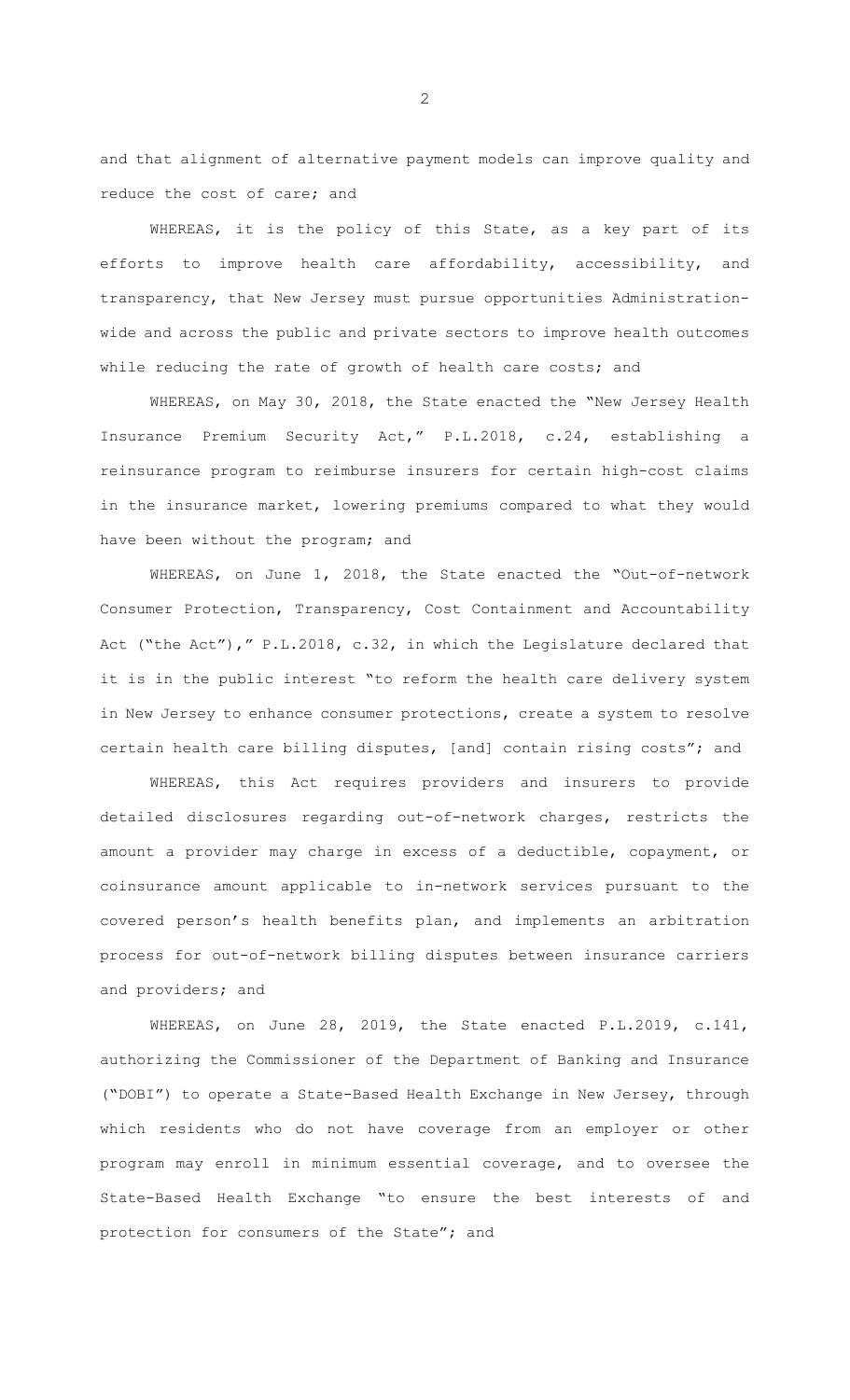WHEREAS, on January 16, 2020, the State enacted a package of bills that codify into State law the basic protections of the Affordable Care Act, which include establishing protections for no-cost preventative care and contraception, prohibiting exclusions for pre-existing conditions, allowing children to stay on their parents' plan until age 26, and incorporating mental health and maternity care as part of essential benefits; and

WHEREAS, on January 21, 2020, the State enacted P.L.2019, c.472, limiting cost sharing for prescription drugs under certain health plans; and

WHEREAS, on July 31, 2020, the State enacted P.L.2020, c.61, continuing the repealed federal Health Insurance Tax as the New Jersey Health Insurer Assessment, the revenue generated from which is used for the purposes of increasing affordability in the individual market and providing greater access to health insurance to the uninsured; and

WHEREAS, in 2020, the Office of Health Care Affordability and Transparency ("the Office") was formed to help guide the Administration's work on health care affordability and price transparency; and

WHEREAS, the Office works with the DOBI, the Department of Health ("DOH"), the Department of Human Services ("DHS"), and the Department of the Treasury ("Treasury") to advance affordability, accessibility, and transparency in the health care system; and

WHEREAS, on January 28, 2021, I signed Executive Order No. 217, creating an Interagency Health Care Affordability Working Group ("Working Group") consisting of representatives from the DOBI, the DOH, the DHS, the Treasury, and the Division of Consumer Affairs to advise the State on the development of a health care cost growth benchmark and related activities to ensure access to high-quality, affordable, and equitable health care for all New Jerseyans; and

WHEREAS, the Working Group made recommendations for appointments to a Health Care Advisory Group ("Advisory Group"), to serve at the pleasure of the Governor, pursuant to Executive Order No. 217 (2021) that included health care providers, insurers, employers, consumer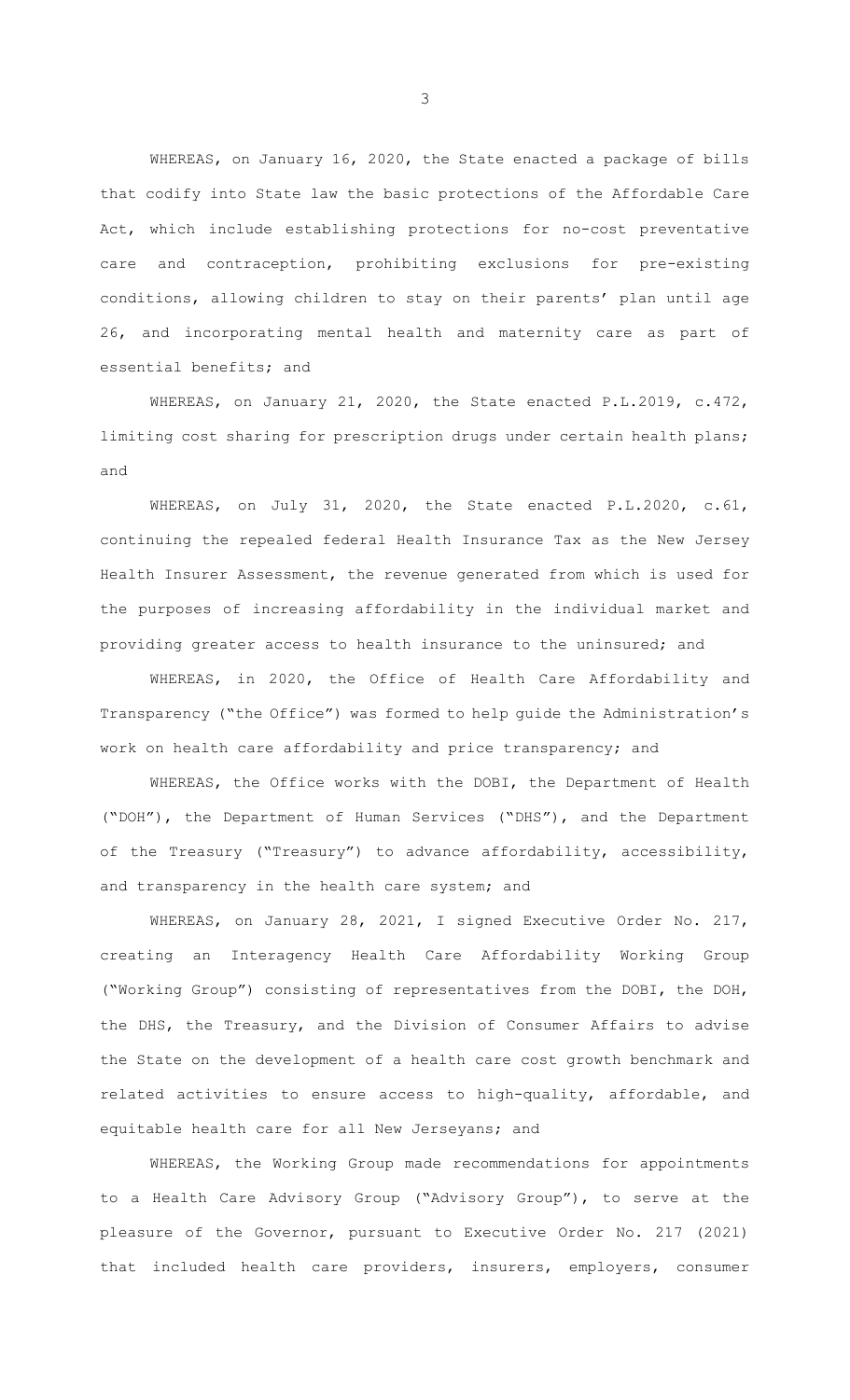advocates, and health care policy leaders to advise the Working Group on the development and implementation of a health care cost growth benchmark; and

WHEREAS, the Working Group and Advisory Group have met within their respective groups at least monthly for more than nine months to develop and advise on the development of the health care cost growth benchmark program; and

WHEREAS, the meetings of the Working Group and Advisory Group have resulted in a framework for a health care cost growth benchmark program, which will promote increased transparency and accountability for health care spending and slow the rate of health care spending growth to make it more affordable and sustainable for families, individuals, employers, and the State; and

WHEREAS, stakeholder involvement through the Advisory Group resulted in a stakeholder compact ("the compact") that memorializes a collective commitment to the health care cost growth benchmark program; and

WHEREAS, the compact establishes a strong, collaborative foundation for the State, providers, and carriers to work toward attaining the health care cost growth benchmark by setting forth stakeholders' commitment to participate in the data collection, verification, analysis, and reporting processes led by the DOBI, and the ongoing efforts to understand the underlying health care cost drivers in New Jersey; and

WHEREAS, a health care cost growth benchmark program will assess health care cost growth for all New Jersey residents with coverage through commercial plans, the Medicaid and Medicare programs, and the State Employee Health Benefits Program ("SHBP") and School Employees' Health Benefits Program ("SEHBP"); and

WHEREAS, the Commissioner of DOBI has access to claims data under various provisions of law, including but not limited to N.J.S.A. 17B:30- 30, N.J.S.A. 17B:30-31, N.J.S.A. 52:17B-199, N.J.A.C. 11:24-3.8, N.J.A.C. 11:23-3.2, and N.J.A.C. 11:24B-2.8, which data can help assess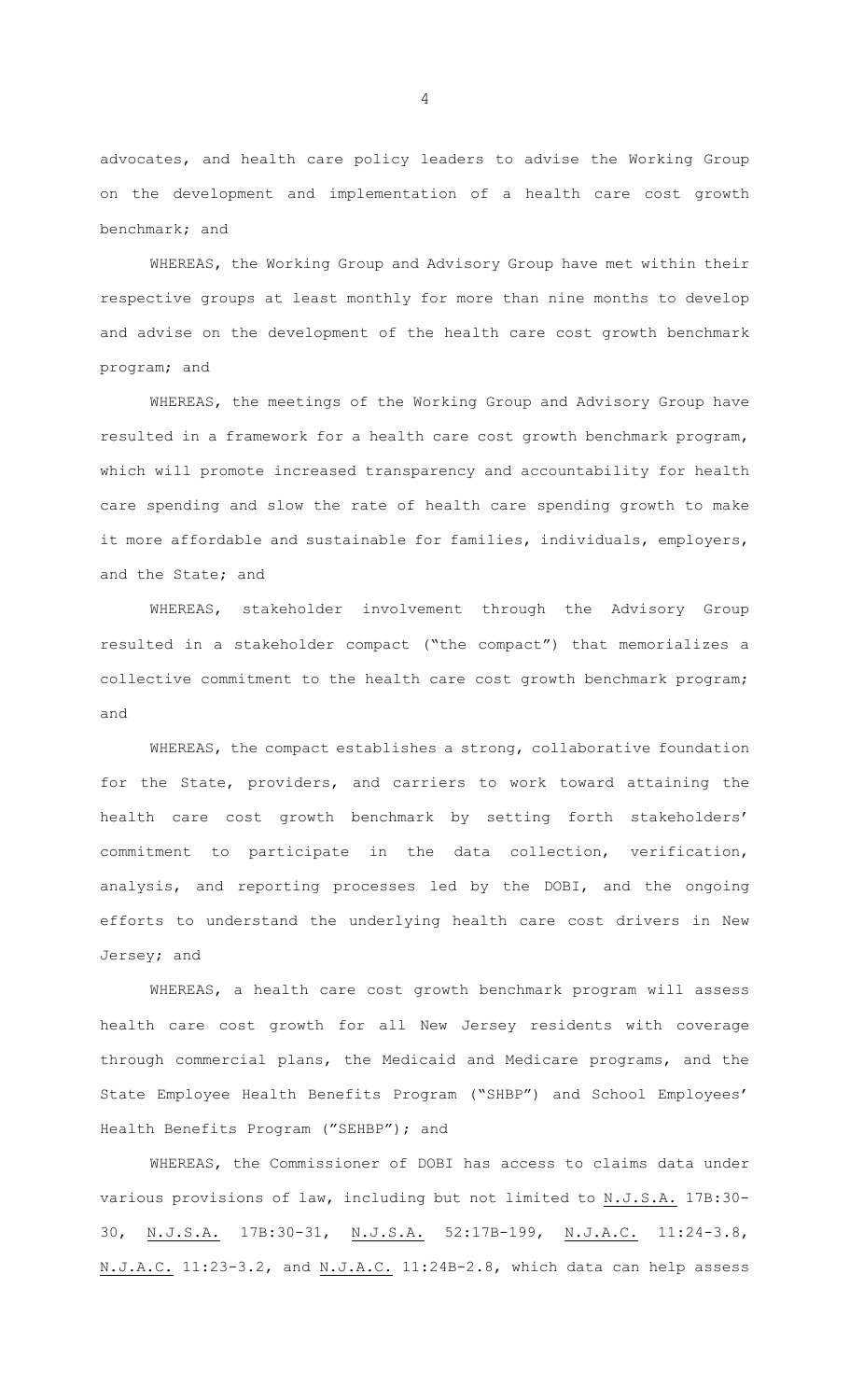performance relative to a health care cost growth benchmark to further the State's policy of improving health outcomes and reducing the rate of growth of health care costs; and

WHEREAS, monitoring the implementation of a health care cost growth benchmark is necessary to establish transparency and accountability for rising health care costs; and

WHEREAS, a concrete target for limiting health care cost increases will promote collaborative actions by health insurers, healthcare providers and others, and inform effective public policy strategies, to improve health care affordability, accessibility, and transparency for all New Jerseyans;

NOW, THEREFORE, I, PHILIP D. MURPHY, Governor of the State of New Jersey, by virtue of the authority vested in me by the Constitution and by the Statutes of this State, do hereby ORDER and DIRECT:

1. It is the policy of the State to slow the rate of health care spending growth by establishing a health care cost growth benchmark for calendar years 2023 through 2027 as follows:

- a. For calendar year 2023, the health care cost growth benchmark shall be set at 3.5 percent annual growth over 2022 total health care expenditures;
- b. For calendar year 2024, the health care cost growth benchmark shall be set at 3.2 percent annual growth over 2023 total health care expenditures;
- c. For calendar year 2025, the health care cost growth benchmark shall be set at 3 percent annual growth over 2024 total health care expenditures;
- d. For calendar year 2026, the health care cost growth benchmark shall be set at 2.8 percent annual growth over 2025 total health care expenditures; and
- e. For calendar year 2027, the health care cost growth benchmark shall be set at 2.8 percent annual growth over 2026 total health care expenditures.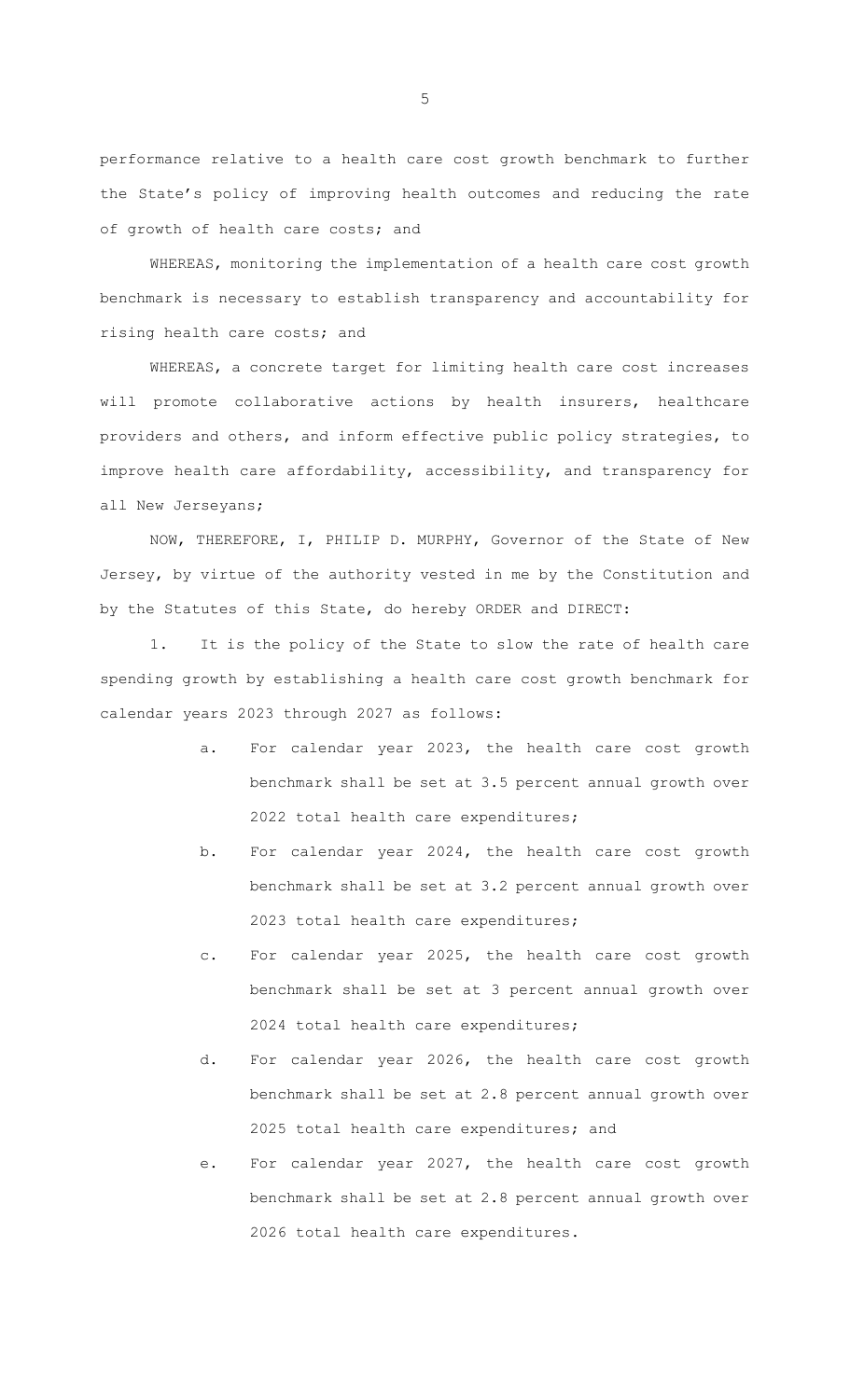2. For the purposes of this Order, "total health care expenditures" shall mean the annual per capita sum of all health care expenditures in the State from public and private sources, including claims-based and non-claims-based payments to providers, patient costsharing amounts, such as deductibles and copayments, and the net cost of private health insurance to New Jersey residents, defined as the difference between health premiums earned and benefits incurred, inclusive of insurers' costs of paying bills, advertising, administrative costs, premium taxes, and profits or losses.

3. This health care cost growth benchmark shall apply across all New Jersey health care markets and populations.

4. The Commissioner of the DOBI, consistent with her statutory authority and this Order, shall monitor health care spending growth across all public and private payers and populations in the State, and report annually to the Governor on such growth.

5. During calendar year 2022, the DOBI shall initiate data collection and coordinate with the Working Group established under Executive Order No. 217 (2021) on analyzing and understanding the data before reporting health care spending and spending growth in aggregate form to promote transparency and facilitate discussion of strategies to make health care more affordable.

6. The DOBI shall compile data necessary to assess performance against the health care cost growth benchmark, which data shall include but shall not be limited to:

- a. Aggregate total medical expenditures for health care services delivered to New Jersey residents. Total medical expenditures shall include claims-based and nonclaims-based payments, combined for fully insured plans, the State Medicaid Program, the SHBP, the SEHBP, and self-insured plans;
- b. The net cost of private health insurance to New Jersey residents, defined as the difference between health premiums earned and benefits incurred inclusive of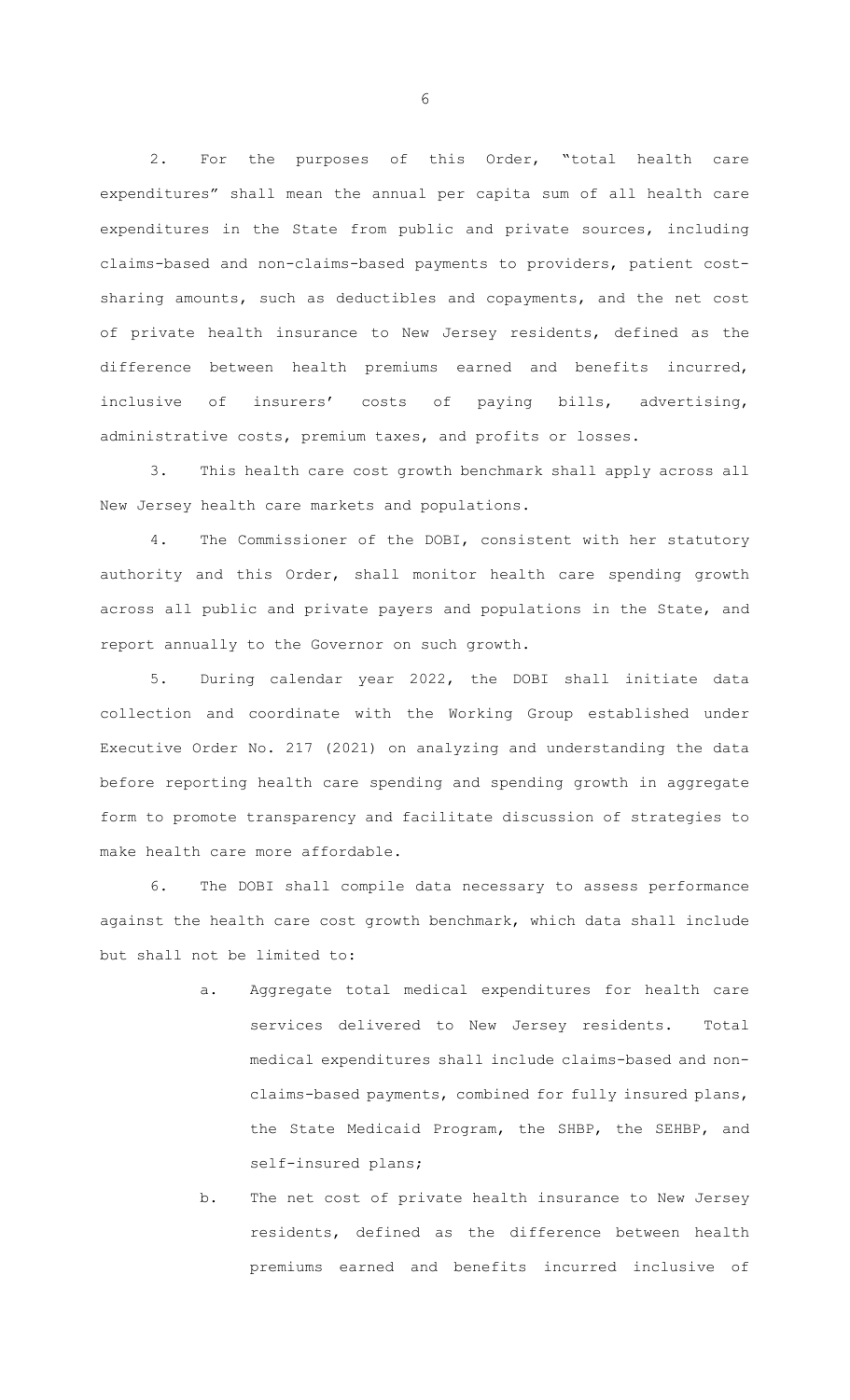insurers' costs of paying bills, advertising, administrative costs, premium taxes, and profits or losses;

- c. The aggregate value of pharmacy manufacturer rebates for New Jersey residents; and
- d. Enrolled member months and attributed lives counts for fully insured plans, the State Medicaid Program, the SHBP, the SEHBP, and self-insured plans.

7. The Advisory Group, established pursuant to Paragraph 5 of Executive Order No. 217 (2021), shall be dissolved following the issuance of this Order. The Working Group established by Executive Order No. 217 (2021) shall make recommendations to the Governor regarding State officials and other public members to serve on a Benchmark Implementation Advisory Group to advise the Working Group and the DOBI on the implementation of the health care cost growth benchmark program. The Benchmark Implementation Advisory Group shall be advisory in nature and shall provide recommendations to the Working Group and the DOBI as deemed appropriate by the Working Group and the DOBI. All members of the Benchmark Implementation Advisory Group will serve without compensation and at the pleasure of the Governor.

8. The DOBI shall:

- a. Advise the Governor and Working Group on current and projected trends in health care and the health care industry, particularly as they affect the expenditures and revenues of the State, its residents, and its major industries;
- b. Assess health care cost growth for all New Jersey residents with commercial (insured and self-insured), Medicaid, and Medicare coverage to better understand cost drivers and trends;
- c. Develop, in consultation with the Working Group and Benchmark Implementation Advisory Group, policies and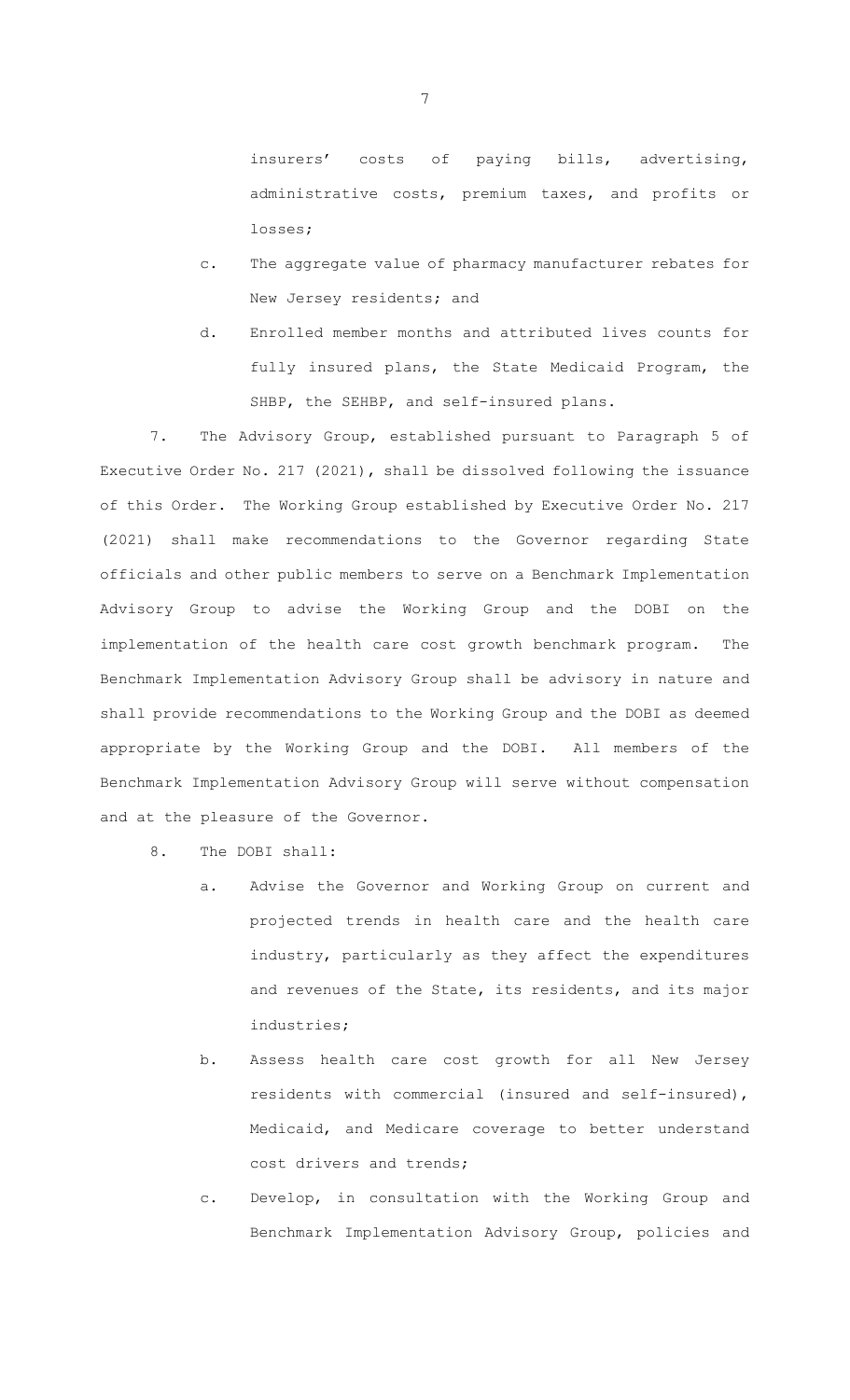strategies to support attainment of the health care cost growth benchmark;

- d. Engage relevant parties, including insurers, providers, and community partners to develop strategies to help meet the health care cost growth benchmark that are data-based and practical; and
- e. Review periodically all components of the health care cost growth benchmark methodology, including economic indicators and other conditions, and recommend to the Working Group for its approval whether the forecasted growth rate of health care expenditures has changed in such a material way that it warrants a change in the health care cost growth benchmark.

9. Each department, office, division, or agency of this State is hereby required, to the extent not inconsistent with law, to cooperate fully with the DOBI, within the limits of its statutory authority, and to furnish it with such data as is required to assess performance against the health care cost growth benchmark.

10. The DOBI shall report annually on the performance relative to the health care cost growth benchmark program during the prior calendar year at the following levels: (1) the State; (2) insurance market (e.g., commercial, Medicaid, and Medicare); (3) insurer; and (4) provider entities who are sufficiently large such that performance can be accurately and reliably measured and who engage in total cost of care contracts for a significant proportion of their population served. The DOBI shall also issue a report that identifies factors that contribute to health care cost trends, which factors may include inflationary pressures, out-of-state migration for health care, changes in payer mix, price variation, patterns in prescription drug utilization and pricing, the role of pharmaceutical companies and other suppliers, administrative costs, and regulatory compliance cost.